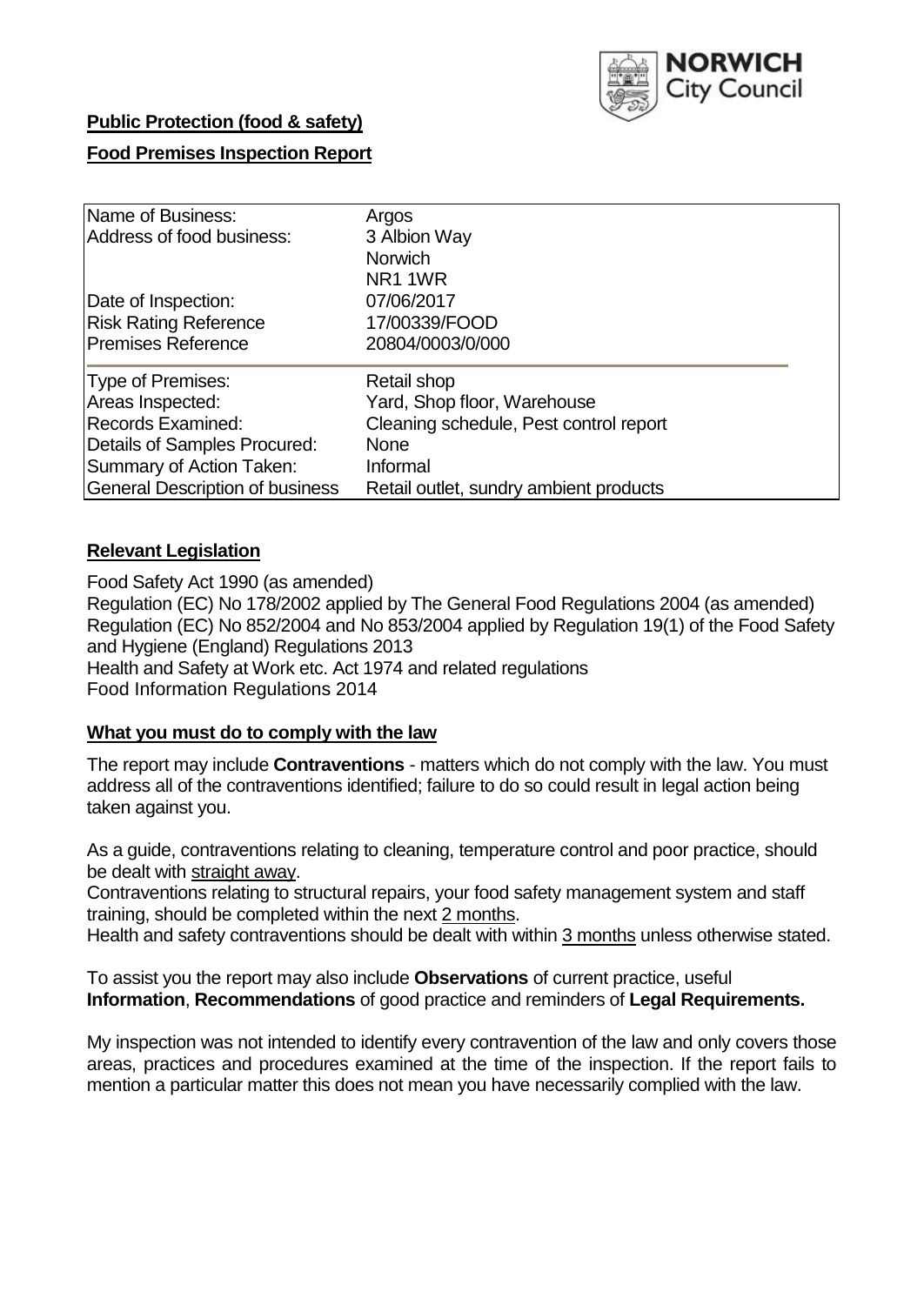# **FOOD SAFETY**

### **How we calculate your Food Hygiene Rating:**

The food safety section has been divided into the three areas which you are scored against for the hygiene rating: 1. food hygiene and safety procedures, 2. structural requirements and 3. confidence in management/control procedures. Each section begins with a summary of what was observed and the score you have been given. Details of how these scores combine to produce your overall food hygiene rating are shown in the table.

| <b>Compliance Area</b>                     |          |                  |           | <b>You Score</b> |                |    |           |    |                |  |  |
|--------------------------------------------|----------|------------------|-----------|------------------|----------------|----|-----------|----|----------------|--|--|
| Food Hygiene and Safety                    |          |                  |           | 0                | 5              | 10 | 15        | 20 | 25             |  |  |
| <b>Structure and Cleaning</b>              |          |                  | 0         | 5                | 10             | 15 | 20        | 25 |                |  |  |
| Confidence in management & control systems |          |                  | $\bf{0}$  | 5.               | 10             | 15 | 20        | 30 |                |  |  |
|                                            |          |                  |           |                  |                |    |           |    |                |  |  |
| <b>Your Total score</b>                    | $0 - 15$ | 20               | $25 - 30$ |                  | $35 - 40$      |    | $45 - 50$ |    | > 50           |  |  |
| <b>Your Worst score</b>                    | 5        | 10 <sup>10</sup> | 10        |                  | 15             |    | 20        |    | $\blacksquare$ |  |  |
|                                            |          |                  |           |                  |                |    |           |    |                |  |  |
| <b>Your Rating is</b>                      | 5        | $\overline{4}$   | 3         |                  | $\overline{2}$ |    |           |    | $\overline{0}$ |  |  |

Your Food Hygiene Rating is 5 - a very good standard



# **1. Food Hygiene and Safety**

Food Hygiene standards are excellent. You demonstrated full compliance with legal requirements. You have safe food handling practices and procedures and all the necessary control measures to prevent cross-contamination are in place. **(Score 0)**

#### Contamination risks

**Observation** I was pleased you could demonstrate effective E.coli 0157 control through the complete separation of raw and ready-to-eat food, the correct use of wash-hand basins and thorough hand washing, having dedicated equipment (including complex equipment) for raw and ready-to-eat foods, through 2-stage cleaning and the correct use of sanitiser, and by controlling the risks posed by soily vegetables.

#### Hand-washing

**Information** All pre-packed low risk, shelf stable ambient goods. No open product, No temperature control requirements.

#### Personal Hygiene

**Observation** I was pleased to see that standards of personal hygiene were high.

# **2. Structure and Cleaning**